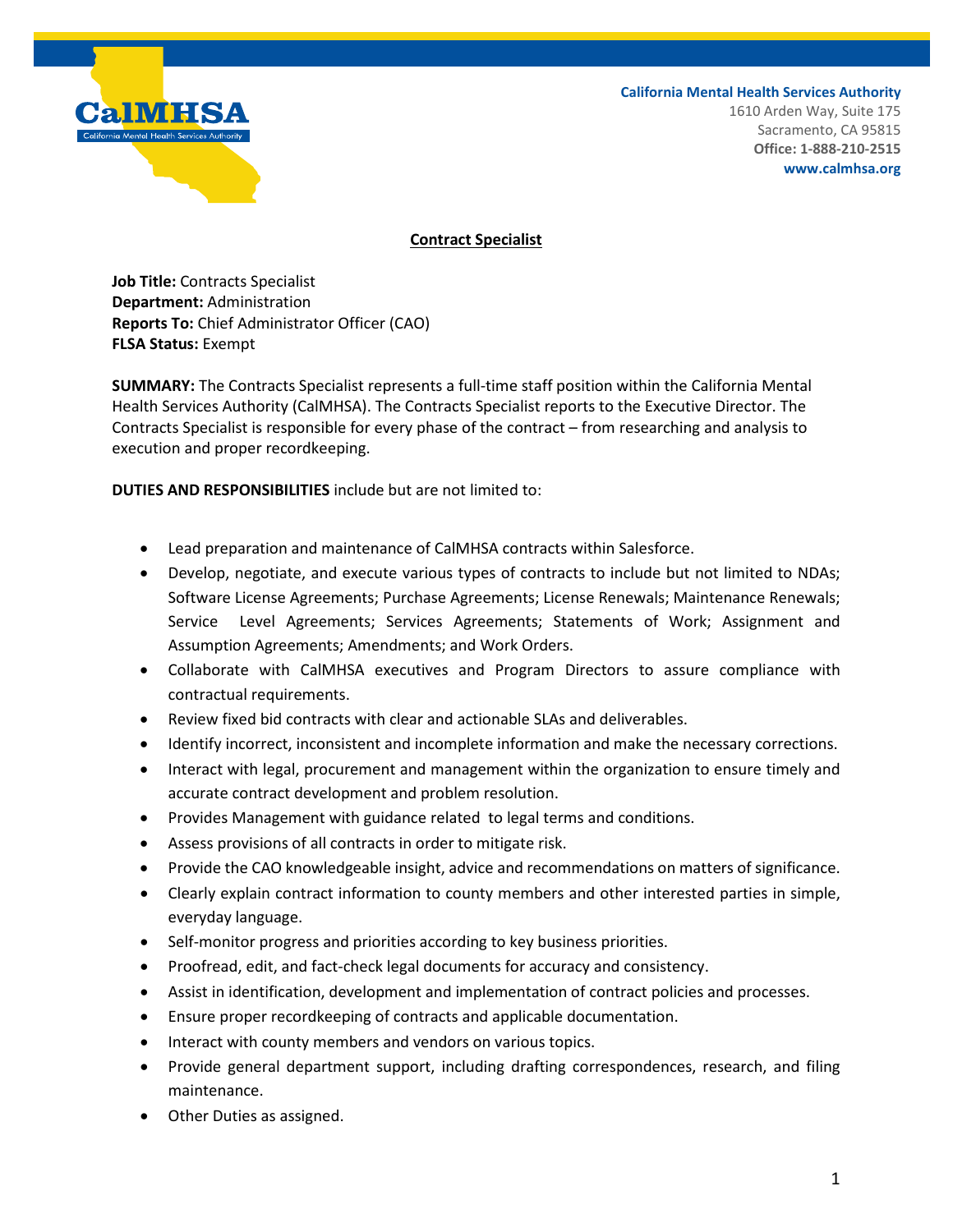

**California Mental Health Services Authority** 1610 Arden Way, Suite 175 Sacramento, CA 95815 **Office: 1-888-210-2515 www.calmhsa.org**

## **QUALIFICATIONS –**

## **EDUCATION and/or EXPERIENCE**

Five (5) years of relevant legal / contracts specialist experience or an acceptable equivalent combination of education and experience.

To perform this job successfully, an individual must be able to perform each essential functions satisfactorily. The requirements listed below are representative of the knowledge, skill, and/or ability required.

- Excellent interpersonal and communication skills, including ability to effectively understand and explain legal terms.
- Experience with legal document drafting, editing and proofreading.
- Knowledge of negotiation best practices, both in-person and in written form.
- Proficiency in Microsoft Word, Excel, Salesforce, DocuSign, and other Corporate databases.
- Detailed-oriented and organized.
- Ability to analyze processes and data.
- Demonstrates the ability to work independently, takes initiative, and finds ways to remain resourceful.
- Excellent problem solving and presentation skills.
- Has a strong desire to succeed in the face of adversity and demonstrates the willingness to push through challenges associated with changes and new business development.
- Must be willing to work virtually or in an office setting.
- Must be willing to travel, when necessary.

**COMPUTER SKILLS** – Demonstrate the ability to use a computer and applicable computer software effectively. Intermediate knowledge of Excel & Word, Adobe, PowerPoint, and Outlook. Experience with DocuSign and any other project management product software required.

**LANGUAGE SKILLS and MATHEMATICAL SKILLS -** Demonstrate the ability to read, comprehend, and respond appropriately through written or verbal form; demonstrate tactfulness when communicating including internal communication with staff members of all levels; ability to communicate with a variety of audiences effectively. Ability to add, subtract, multiply, and divide in all measure units, using whole numbers, common fractions, and decimals.

**REASONING –** Demonstrate the ability to effectively apply common sense and follow through to daily tasks; demonstrate the ability to work with little or no supervision; demonstrate excellent analytical skills; demonstrate the ability to efficiently conduct research and ask appropriate probing questions to complete necessary tasks.